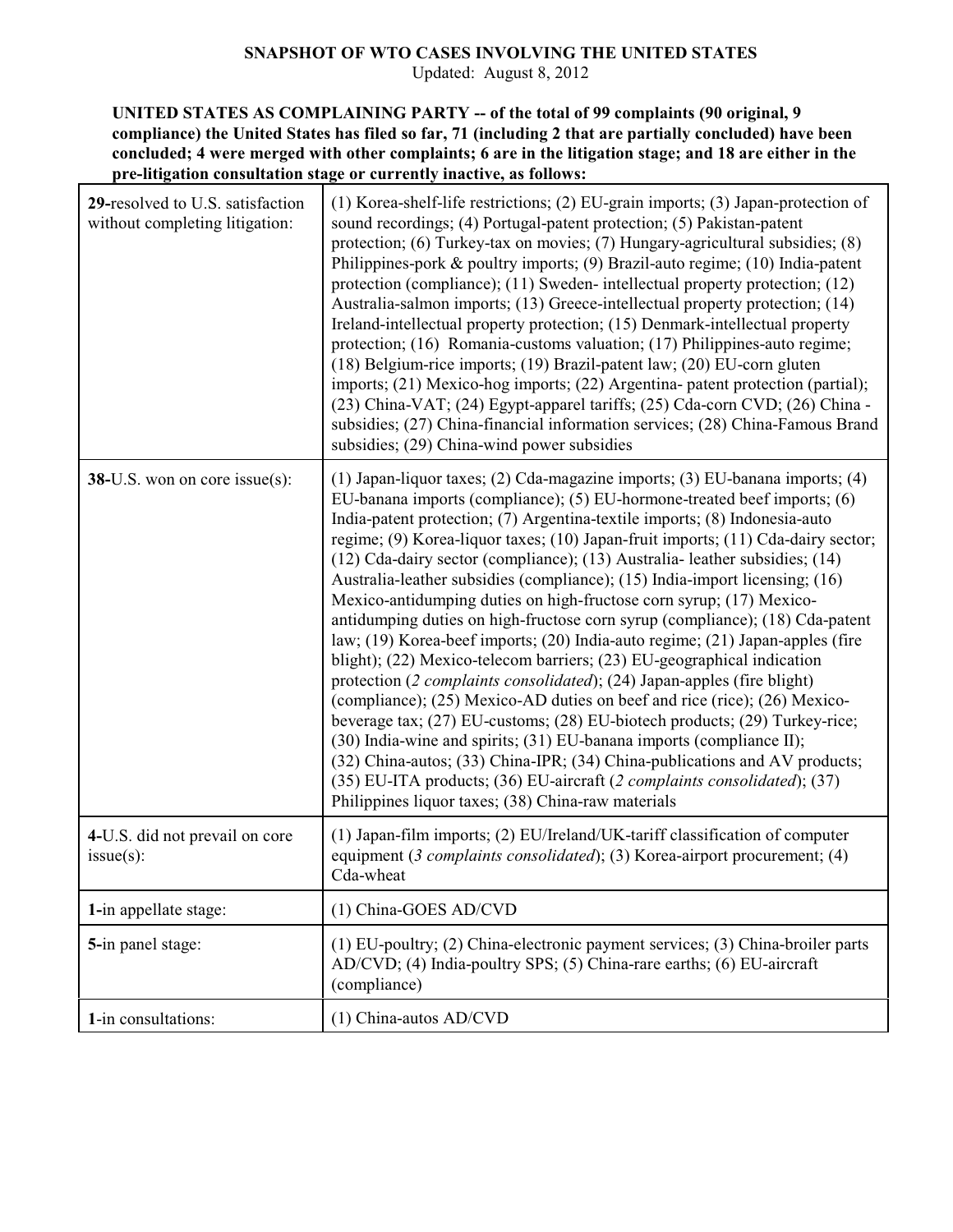| 17-monitoring progress or<br>otherwise inactive: | (1) Korea-import clearance; (2) Japan-Large Stores Law; (3) Belgium-yellow<br>pages; (4) EU-dairy subsidies; (5) Chile-liquor taxes; (6) Belgium-tax |
|--------------------------------------------------|------------------------------------------------------------------------------------------------------------------------------------------------------|
|                                                  | subsidies; (7) France-tax subsidies; (8) Greece-tax subsidies; (9) Ireland-tax                                                                       |
|                                                  | subsidies; (10) Netherlands-tax subsidies; (11) EU/France-avionics subsidies;                                                                        |
|                                                  | (12) Argentina-footwear imports; (13) Brazil-customs valuation; (14) EU-Steel                                                                        |
|                                                  | safeguards; (15) Venezuela-import licensing; (16) Argentina-patent protection                                                                        |
|                                                  | (partial); (17) Mexico-AD duties on beef and rice (beef)(partial)                                                                                    |

## **UNITED STATES AS RESPONDING PARTY -- of the total of 140 complaints (124 original, 16 compliance) filed against the United States so far, 88 have been concluded; 27 were merged with other complaints; 2 are in the litigation stage; and 23 are either in the pre-litigation consultation stage or currently inactive, as follows:**

| 21-resolved without<br>completing litigation:      | $(1)$ Autos (Japan); $(2)$ Wool coats (India); $(3)$ Various products (EU); $(4)$ Tomatoes<br>(Mexico); (5) Poultry (EU); (6) Urea (Germany); (7) Brooms (Colombia); (8) Helms-<br>Burton Act (EU); (9) TVs (Korea); (10) Cattle, swine & grain (Cda); (11) Textiles (EU)<br>(2 complaints consolidated); (12) Massachusetts government procurement (EU, Japan)<br>(2 complaints consolidated); (13) DRAMs (Korea) (compliance); (14) Steel safeguards<br>(Chinese-Taipei); (15) Orange juice (Bzl); (16) AD-softwood lumber (prelim) (Cda);<br>(17) CVD-softwood lumber reviews (Cda); (18) AD - cement (Mexico); (19) AD -<br>OCTG (Mexico) (compliance); (20) Paper AD/CVD (China); (21) AD math error (EU)                                                                                                                                                                                                                                                                                                                                                                                                                                                                                                                                                                                                                                                                                                                                                                                                                                                                                                                                                                                                                                                                                                                                                                                                                                                                                                                                                                                                                                                |
|----------------------------------------------------|---------------------------------------------------------------------------------------------------------------------------------------------------------------------------------------------------------------------------------------------------------------------------------------------------------------------------------------------------------------------------------------------------------------------------------------------------------------------------------------------------------------------------------------------------------------------------------------------------------------------------------------------------------------------------------------------------------------------------------------------------------------------------------------------------------------------------------------------------------------------------------------------------------------------------------------------------------------------------------------------------------------------------------------------------------------------------------------------------------------------------------------------------------------------------------------------------------------------------------------------------------------------------------------------------------------------------------------------------------------------------------------------------------------------------------------------------------------------------------------------------------------------------------------------------------------------------------------------------------------------------------------------------------------------------------------------------------------------------------------------------------------------------------------------------------------------------------------------------------------------------------------------------------------------------------------------------------------------------------------------------------------------------------------------------------------------------------------------------------------------------------------------------------------|
| 17-U.S. won on core<br>issue(s):                   | (1) Sections 301-310 of Trade Act of 1974 (EU); (2) "Shrimp/turtle" law (India, et al.)<br>(compliance); (3) CVD regulations (Cda); (4) AD-steel plate (India); (5) CVD-German<br>steel (EU); (6) Section 129 (Cda); (7) Rules of origin-textiles and apparel products<br>(India); (8) AD-sunset review (Japan); (9) CVD-softwood lumber (final) (Cda); (10)<br>AD-softwood lumber (final) (Cda); (11) Gambling and betting services (Antigua $\&$<br>Barbuda); (12) CVD - Semiconductors (Korea); (13) AD - OCTG (Mexico); (14) Injury-<br>softwood lumber (Cda) (compliance); (15) AD-sunset review (Argentina) (compliance);<br>$(16)$ EU hormones sanctions; $(17)$ Tires $(Chn)$                                                                                                                                                                                                                                                                                                                                                                                                                                                                                                                                                                                                                                                                                                                                                                                                                                                                                                                                                                                                                                                                                                                                                                                                                                                                                                                                                                                                                                                                         |
| 50-U.S. did not prevail on<br>$core$ issue $(s)$ : | (1) Gasoline (Venezuela, Brazil; 2 complaints consolidated); (2) Underwear (Costa<br>Rica); (3) Wool shirts (India); (4) "Shrimp/turtle" law (India, et al.); (5) DRAMs<br>(Korea); (6) UK leaded bars (EU); (7) Music licensing provision in US copyright law<br>(EU); (8) 1916 Revenue Act (EU, Japan; 2 complaints consolidated); (9) Bonding<br>requirements (EU); (10) Wheat gluten import safeguard (EU); (11) Stainless steel AD<br>(Korea); (12) Lamb meat import safeguard (Australia, New Zealand; 2 complaints<br>consolidated); (13) Hot-rolled steel AD (Japan); (14) Cotton yarn (Pakistan); (15)<br>Section 211 of Omnibus Appropriations Act (EU); (16) Taxes on Foreign Sales<br>Corporations (EU); (17) Taxes on Foreign Sales Corporations (EU) (compliance); (18)<br>Line pipe safeguard (Korea); (19) CVD-steel products (EU); (20) CDSOA (Australia, et<br>al.; 11 complaints consolidated); (21) CVD-softwood lumber (prelim) (Cda); (22) Steel<br>safeguards (EU, et al.; $\delta$ complaints consolidated); (23) Injury-softwood lumber (Cda);<br>(24) AD-sunset review (Argentina); (25) Cotton subsidies (Brazil); (26) Privatization<br>(compliance) (EU); (27) CVD-softwood lumber (final) (Cda) (compliance); (28) Taxes<br>on Foreign Sales Corporations (EU) (compliance II); (29) "Zeroing" of AD margins<br>(EU); (30) AD-softwood lumber (final) (Cda) (compliance); (31) "Zeroing" of AD<br>margins (Japan); (32) AD-shrimp zeroing (Ecuador); (33) Gambling (Antigua $\&$<br>Barbuda) (compliance) (34) "Zeroing" (Mex; 2 complaints consolidated); (35) Cotton<br>subsidies (Brazil) (compliance) (36) Shrimp (Thailand, India; 2 complaints<br>consolidated); (37) "Zeroing" AD II (EU); (38) "Zeroing" (EU) (compliance);<br>(39) "Zeroing" (Jpn) (compliance); (40) Plastic Bags "Zeroing" (Thai); (41) Certain<br>Products AD/CVD (China); (42) Poultry (Chn); (43) OJ "Zeroing" (Bz); (44) Shrimp<br>AD (Vietnam); (45) Zeroing (Korea); (46) Aircraft (EU; 2 complaints consolidated);<br>(47) Tuna (Mex); (48) COOL (Cda, Mex; 2 complaints consolidated); (49) Clove Cigts<br>(Indonesia); (50) Zeroing (China) |
| 0-in appellate stage:                              |                                                                                                                                                                                                                                                                                                                                                                                                                                                                                                                                                                                                                                                                                                                                                                                                                                                                                                                                                                                                                                                                                                                                                                                                                                                                                                                                                                                                                                                                                                                                                                                                                                                                                                                                                                                                                                                                                                                                                                                                                                                                                                                                                               |
| 2-in panel stage:                                  | (1) Zeroing (Mex)(compliance); (2) Zeroing II (Korea)                                                                                                                                                                                                                                                                                                                                                                                                                                                                                                                                                                                                                                                                                                                                                                                                                                                                                                                                                                                                                                                                                                                                                                                                                                                                                                                                                                                                                                                                                                                                                                                                                                                                                                                                                                                                                                                                                                                                                                                                                                                                                                         |